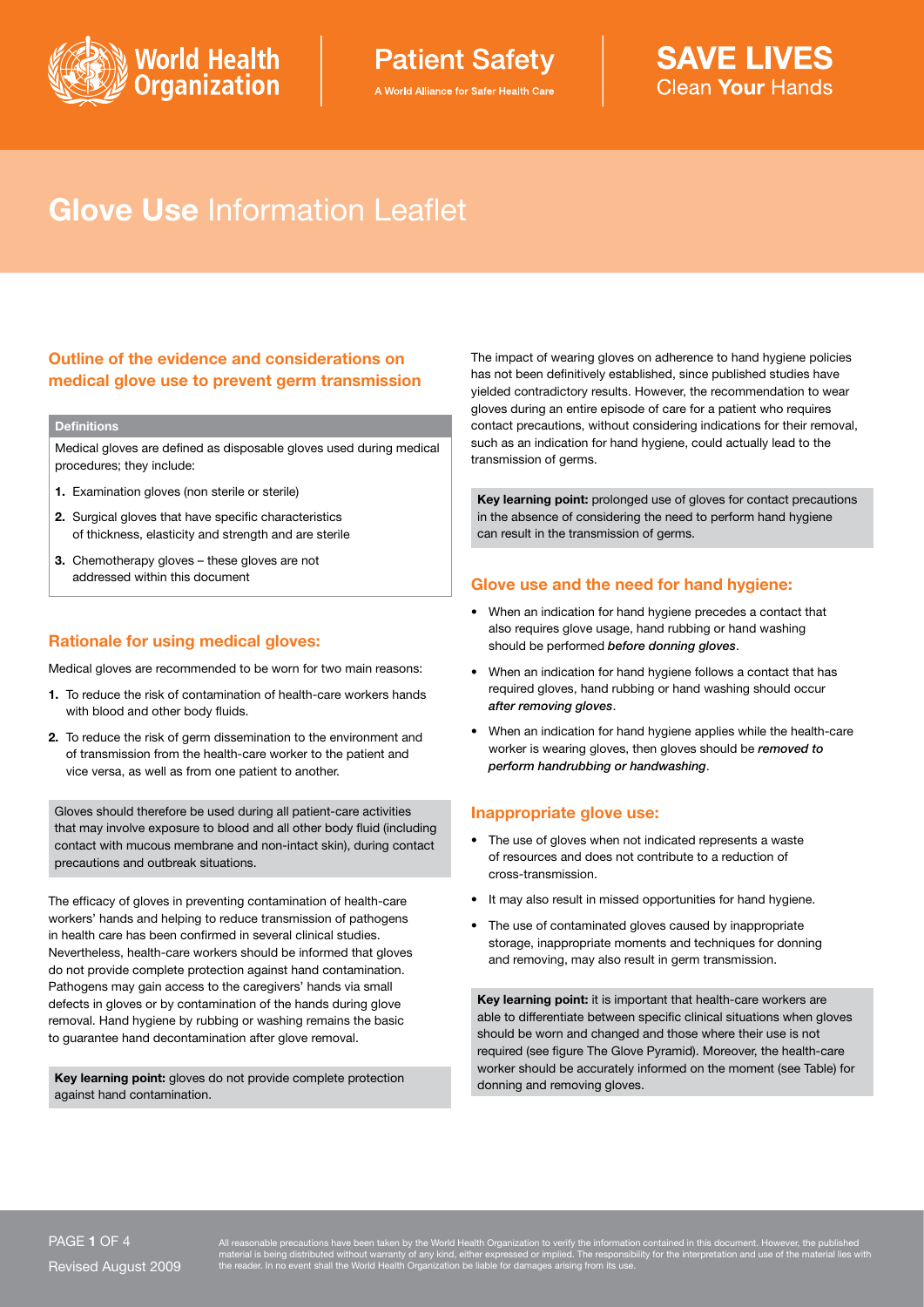## **Type of gloves to be used:**

As a general policy, selection of non-powdered gloves is recommended since this avoids reactions with the alcohol-based handrub in use within the health-care facility.

#### **Re-use/reprocessing:**

- As medical gloves are single-use items, glove decontamination and reprocessing are not recommended and should be avoided, even if it is common practice in many health-care settings with low resources and where glove supply is limited.
- At present no standardized, validated and affordable procedure for safe glove reprocessing exists.

Every possible effort should be made to prevent glove reuse in health-care settings, such as educational activities to reduce inappropriate glove use, purchasing good quality disposable gloves and replenishing stocks in a timely manner.

# **Summary of key messages for practical medical glove use:**

- Gloves are effective in preventing contamination of health-care workers' hands and helping reduce transmission of pathogens dependent upon two critical factors:
	- They are used appropriately
	- Timely hand hygiene is performed using the method of hand rubbing or hand washing.
- Safe glove use involves:
	- Using the correct technique for donning gloves that prevents their contamination
	- Using the correct technique for removing gloves that prevents health-care workers' hands becoming contaminated (see figure *Technique for donning and removing non-sterile examination gloves*).
- The unnecessary and inappropriate use of gloves results in a waste of resource and may increase the risk of germ transmission.
- Health-care workers should be trained in how to plan and perform procedures according to a rational sequence of events and to use non-touch techniques as much as possible in order to minimize the need for glove use and change.
- If the integrity of a glove is compromised (e.g., punctured), it should be changed as soon as possible and complemented with hand hygiene.
- Double gloving in countries with a high prevalence of HBV, HCV and HIV for long surgical procedures (>30 minutes), for procedures with contact with large amounts of blood or body fluids, for some high-risk orthopaedic procedures, is considered an appropriate practice.
- Use of petroleum-based hand lotions or creams may adversely affect the integrity of latex gloves and some alcohol-based handrubs may interact with residual powder on health-care workers' hands.

#### **Summary of the recommendations on glove use:**

- **A.** In no way does glove use modify hand hygiene indications or replace hand hygiene action by rubbing with an alcohol-based product or by handwashing with soap and water.
- **B.** Wear gloves when it can be reasonably anticipated that contact with blood or other body fluids, mucous membranes, non-intact skin or potentially infectious material will occur.
- **C.** Remove gloves after caring for a patient. Do not wear the same pair of gloves for the care of more than one patient.
- **D.** When wearing gloves, change or remove gloves in the following situations: during patient care if moving from a contaminated body site to another body site (including a mucous membrane, non-intact skin or a medical device within the same patient or the environment).
- **E.** The reuse of gloves after reprocessing or decontamination is not recommended.

# **Table. Summary of the indications for gloving and for glove removal:**

|                   | Indication                                                                                                                                                                                  |
|-------------------|---------------------------------------------------------------------------------------------------------------------------------------------------------------------------------------------|
| Gloves on         | 1) Before a sterile procedure                                                                                                                                                               |
|                   | 2) When anticipating contact with blood<br>or another body fluid, regardless of<br>the existence of sterile conditions and<br>including contact with non-intact skin<br>and mucous membrane |
|                   | 3) Contact with a patient (and his/her<br>immediate surroundings) during<br>contact precautions.                                                                                            |
| <b>Gloves off</b> | 1) As soon as gloves are damaged<br>(or non-integrity suspected)                                                                                                                            |
|                   | 2) When contact with blood, another body<br>fluid, non-intact skin and mucous membrane<br>has occurred and has ended                                                                        |
|                   | 3) When contact with a single patient and<br>his/her surroundings, or a contaminated<br>body site on a patient has ended                                                                    |
|                   | 4) When there is an indication for hand hygiene.                                                                                                                                            |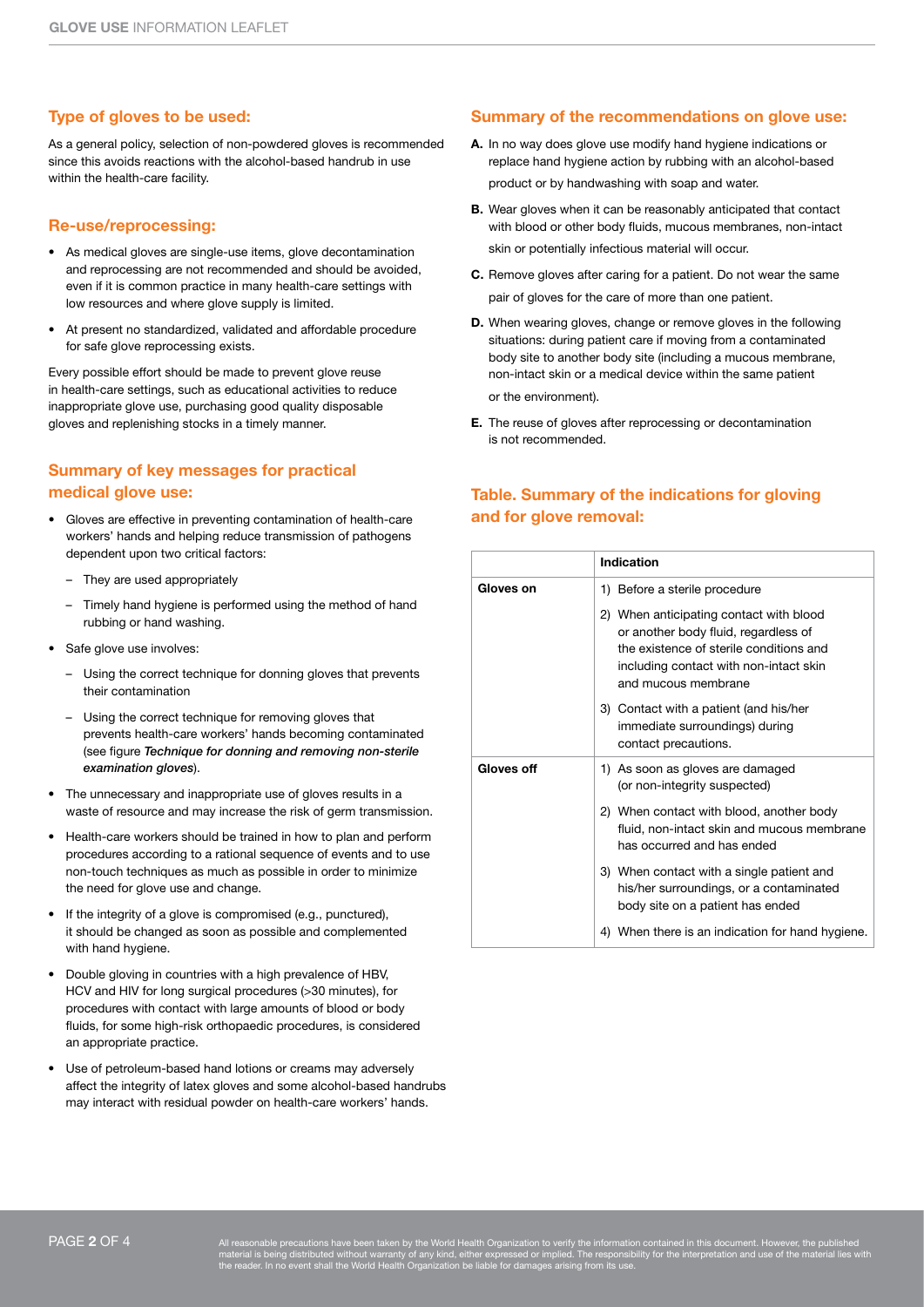## **The Glove Pyramid – to aid decision making on when to wear (and not wear) gloves**

Gloves must be worn according to **STANDARD** and **CONTACT PRECAUTIONS**. The pyramid details some clinical examples in which gloves are not indicated, and others in which examination or sterile gloves are indicated. Hand hygiene should be performed when appropriate regardless of indications for glove use.



Any surgical procedure; vaginal delivery; invasive radiological procedures; performing vascular access and procedures (central lines); preparing total parental nutrition and chemotherapeutic agents.

#### **EXAMINATION GLOVES INDICATED IN CLINICAL SITUATIONS**

*Potential for touching blood, body fluids, secretions, excretions and items visibly soiled by body fluids.*

**DIRECT PATIENT EXPOSURE:** Contact with blood; contact with mucous membrane and with non-intact skin; potential presence of highly infectious and dangerous organism; epidemic or emergency situations; IV insertion and removal; drawing blood; discontinuation of venous line; pelvic and vaginal examination; suctioning non-closed systems of endotrcheal tubes.

**INDIRECT PATIENT EXPOSURE:** Emptying emesis basins; handling/cleaning instruments; handling waste; cleaning up spills of body fluids.

## **GLOVES NOT INDICATED (except for CONTACT precautions)**

*No potential for exposure to blood or body fluids, or contaminated environment*

**DIRECT PATIENT EXPOSURE:** Taking blood pressure, temperature and pulse; performing SC and IM injections; bathing and dressing the patient; transporting patient; caring for eyes and ears (without secretions); any vascular line manipulation in absence of blood leakage.

**INDIRECT PATIENT EXPOSURE:** Using the telephone; writing in the patient chart; giving oral medications; distributing or collecting patinet dietary trays; removing and replacing linen for patient bed; placing non-invasive ventilation equipment and oxygen cannula; moving patient furniture.

All reasonable precautions have been taken by the World Health Organization to verify the information contained in this document. However, the published<br>material is being distributed without warranty of any kind, either ex